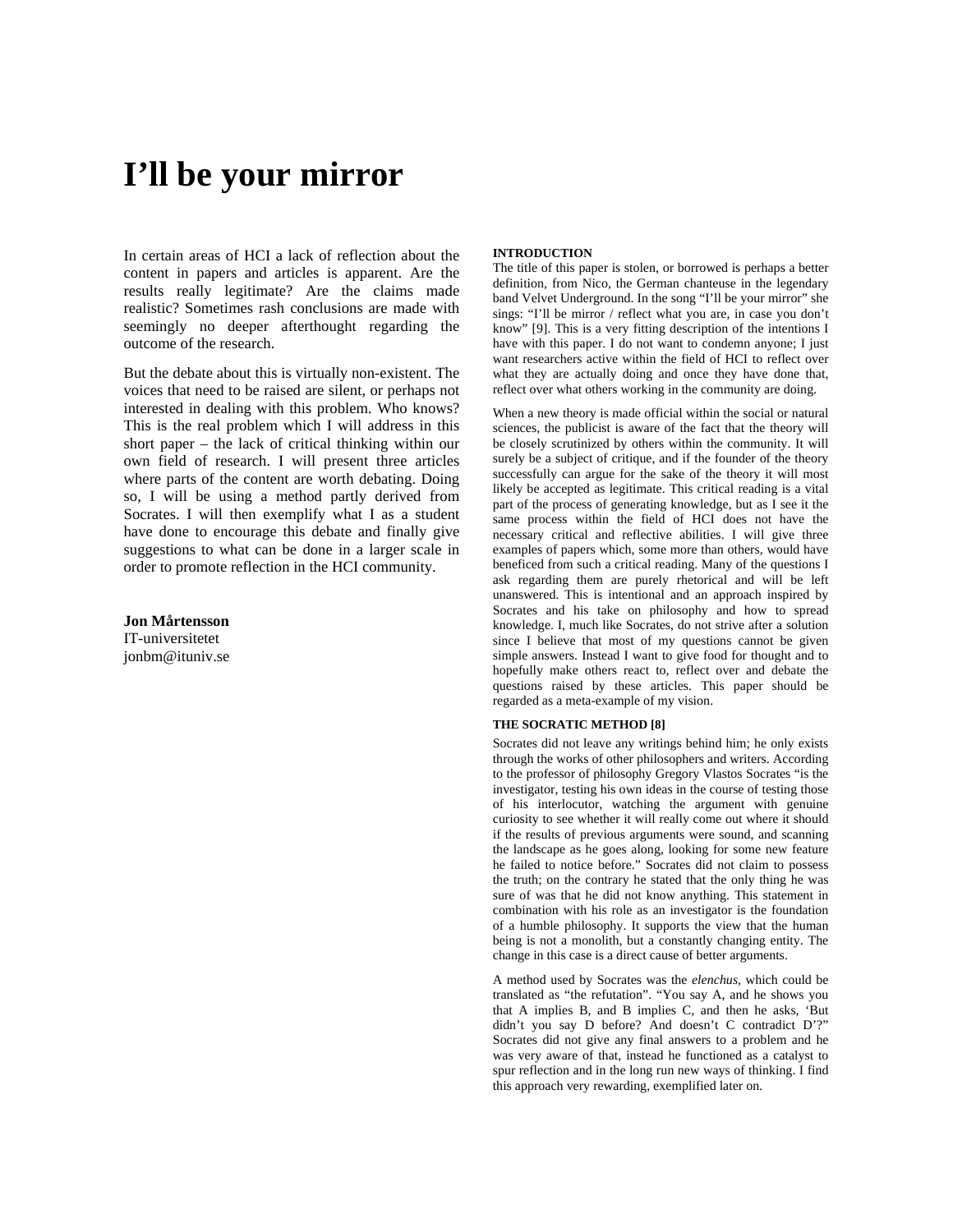## **THE PAPERS**

#### **Smart home – digitally engineered domestic life [7]**

The paper "Smart home – digitally engineered domestic life" deals with the notion of the smart home. The authors line up examples of prototypes they mean will enhance our ways of living. Amongst the examples are a smart sofa that enhances the experience of watching films or playing video games, "DigiFlowers" bursting into bloom when a member of the family is approaching the house and a smart wardrobe that can recommend appropriate clothing depending on the outside weather. Curiously enough it is hard to tell in which context the article would fit better. With prototypes like the smart pillow being presented with the following words: "Wouldn't it be great if, as an adult, you could still be read a bedtime story of your choice and have someone taking care of you and your needs when you went to bed each night?", or the authors conviction that the smart projector "…is bound to become a favourite with all the family members, and being wireless, connected to a home digital device, there is never any trouble with the location when using this multi-functional projector" it is hard to tell if one should categorize the paper as pure advertisement or serious research. Is this type of publication a threat to the perception of ubiquitous computing-related HCI research as a valid academic field? Why was it accepted for publication in the first place being written in the subtle persuasive and salesman-esque way it is?

In the beginning of the article the authors state that their notion of so called smart memories is to have an atmosphere transmission system remembering the living pattern of a resident and recall his or hers favourite smell, sounds, lightning and images in order to create a "perfect and appropriate atmosphere in the smart house". But is there really a way for a house to dictate the ideal setting for a resident? The human being is at least in my opinion very difficult to pinpoint emotionally at a given time. If I take myself as an example, most of the time I am not sure what the perfect setting would be according to my mood. And if I am not sure of myself, how could a house be able to tell me what would suit me? And the plot thickens considering a house normally has more residents than one. Whose mood will the house prioritize?

### **Touch Me, Hit Me and I Know How You Feel: A Design Approach to Emotionally Rich Interaction [10]**

In this article the authors try to propose a way of designing emotionally rich interactions, that is interaction dependant on emotions expressed through actions. In order to reach the goal of designing artefacts for this kind of interaction a three-step method is explained. The first step deals with retrieving the relevant emotional aspects from a user. This is done with the method of using cultural probes [3]. The second step is concerned with how the artefact gets aware of a user's current mood. The information needed for the artefact in order to do so is broken down into four categories. I will discuss the fourth category, called "sensed proximal information". It carries according to the authors "direct information about a person's emotion. People express and communicate their emotions through behaviour and therefor [sic] behaviour is a source of direct information about the emotions." If one thinks about this statement for a couple of seconds it becomes quite clear that it is only partly true. Of course emotions are expressed though behaviour to a certain extent, but it is a rather bold statement to give the impression that behaviour is the objective face of emotions. Would it not be the end of many misinterpretations if behaviour clearly expressed the feelings of a person? Surely. No question about it. But sad to say this is not the case. Behaviour expresses, both consciously and perhaps even subconsciously, only a tiny fraction of the current emotional state of a being. Furthermore, as stated above, sometimes it is hard to decide for a person exactly what he or she is feeling.

Emotions are complex stuff indeed. Unfortunately the authors do not give any example of how behaviour could be recognised by an artefact. Doing so, a fundamental part regarding the notion of emotionally rich interaction the paper is left out.

At the end of the paper several examples of expressive and non-expressive action by a user and expressive and nonexpressive feedback from an artefact are given. They serve as an illustration of a certain aspect of industrial design whose "approach is to design solutions that elicit expressive actions and can communicate understanding of these actions to the person through inextricably linked feedback." But what is expressive feedback? And expressive action? The authors give an example of an interaction relabelled [3] foot pump, supposed to function as an alarm clock as well as giving expressive feedback and allowing a user to manipulate it expressively. "You get visual and tactile feedback from the compression of the spring. This is an obvious result from relabelling a foot pump." If one were to ask Goethe's young Werther whether he found the approach expressive or not, I believe he would disagree.

Another example given is, again, an alternative approach to an alarm clock. This time it consists of a home base and an alarm ball. Before going to bed the user throws the alarm ball. The further it lands from the home base, the louder and more urgent the sound emanating from the alarm clock will be in the morning. In order to silence the alarm, the user has to get out of bed and put the ball back into the home base. Is this an example of "inextricably linked feedback"? Is there really an obvious cause and effect connection buried within this type of interaction? Or is this linked feedback as valid as just about any other kind of link between user action and artefact feedback?

# **Ambiguity as a Resource for Design [5]**

Ambiguity in design is the concern of this paper. The authors deal with the, admitted by themselves, somewhat controversial idea that a certain amount of ambiguity in design can be used creatively to make users "establish deeper and more personal relations with the meaning offered by those [artefacts incorporating ambiguity] systems." It is worth to mention that the authors – in contrast to the authors of the other papers discussed – have a quite humble attitude toward their research.

They define three types of ambiguity – ambiguity of information, ambiguity of context and ambiguity of relationship. Ambiguity of in information is being described as a deliberate lack of information within an artefact. Comparison is made with da Vinci's Mona Lisa and Picasso's Guernica where both artists used techniques, albeit very different ones, in order to achieve a certain loss of information in their respective piece of art. The authors mean that this brings the positive side effect of making the works of art seem intriguing. They also give an example of ambiguity of information mentioning a GPS-based mixed reality game where the somewhat erroneous nature of the GPS tracking were used to add tension to the game.

In ambiguity of context Duchamp's Fountain is used as the prime example of an artefact seemingly belonging to more than one context. It could be viewed both as a urinal and a piece of art. A more recent example according to the authors would be mothers using the ring tones of their mobile phones to soothe crying infants. The mobile phone is used both as it was intended to, as well as a sort of a baby rattle. The authors mean that the problem of placing an artefact within a given context "disrupts easy interpretation of the design, and obliges users to work out ways to make sense of the new situation".

Ambiguity of relationship deals with a user's own relationship to an artefact. This is exemplified with Van Lieshout's Bais-ô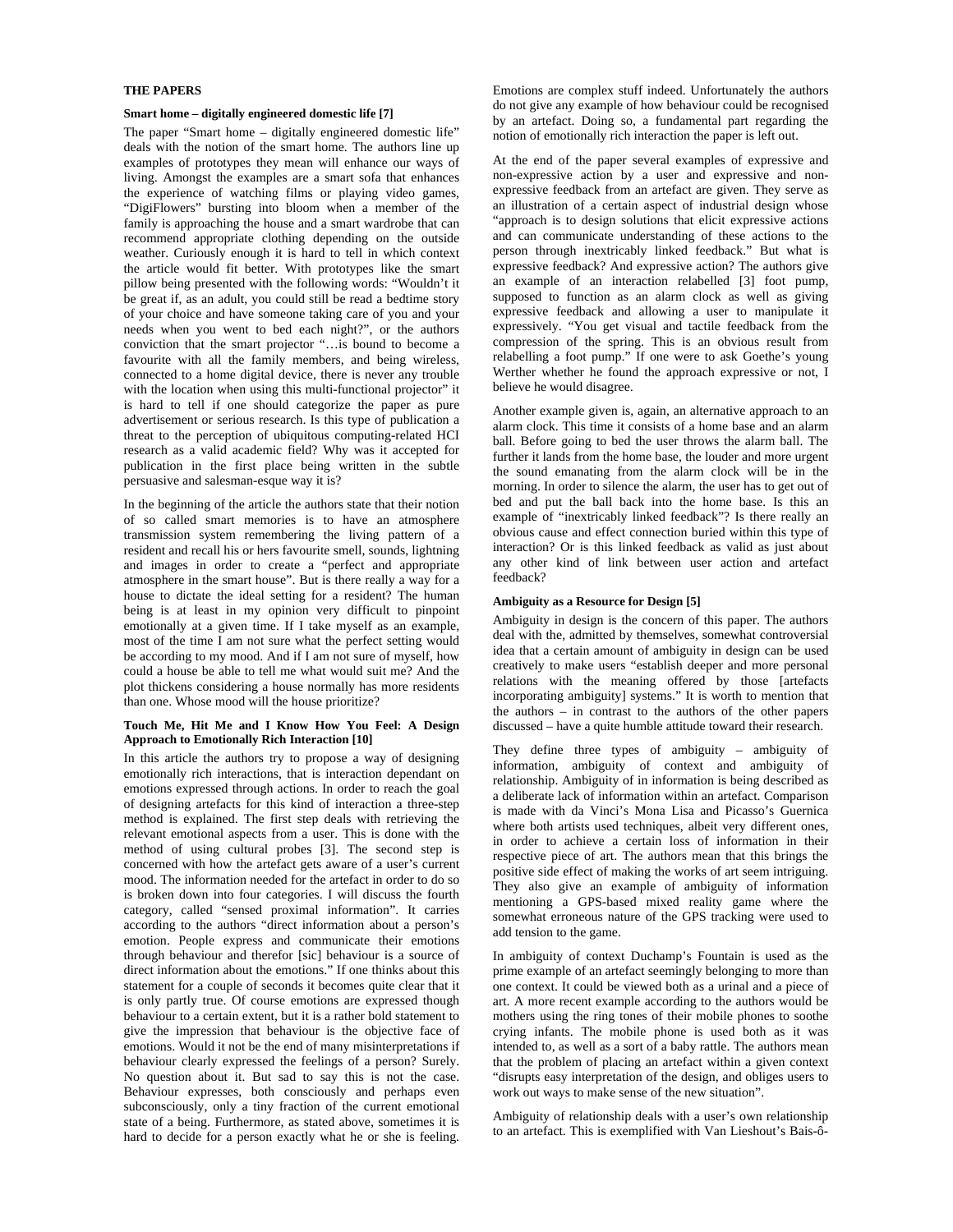drôme described by the authors as "functionally decadent", with "liquor bottles… hung on the walls for easy access from a large, cushioned settee, while in the background a sheepskincovered platform seems simultaneously clinical and lazy." The authors argue that this installation leaves viewers "admiring but uncomfortable", and that this kind of self-examination in relation to an artefact is the essence of the ambiguity of relationship. Another example discussed the Telegotchi, "an electronic pet with no buttons, relying on psionic powers for influence."

My first of my main questions regards the notion of ambiguity, mainly the kind of ambiguity described in the sections of ambiguity of context and ambiguity of relationship. Exactly what can be considered ambiguity, or more precise – is ambiguity inherent in the object or in the subject? If an artefact splits the opinion between me and a friend about what the meaning really is or how it should be used, could the object be considered ambiguous? Or is it more relevant if the doubt of the meaning resides inside of me? These types of ambiguity are each others opposites. In the first case, the ambiguity in inherent in the object, and in the second case the ambiguity is a part of subject, and quite possibly in the object. This could imply that all objects have an ambiguous nature and that the latter example is more ambiguous. The type of ambiguity proposed by the paper would then be of an extended and reinforced kind and therefore be more prone to subjective interpretation. Then the point really comes down to whether a designer can design explicitly for a subject or if trying to do so he or she is working in the domain of art? This leads to the next question.

The second main question is one of the most difficult as well as important to discuss. Where the line between art and HCI should be drawn? Should there even be a line? Is the synthesis of art and technology really something to strive for? Or should HCI be purely devoted to designing of interfaces, user studies and evaluation methods? The subjective nature of art assumes a user takes the time to reflect over the artefact. This is nothing one can take for granted. Also, is it even possible to compare Duchamp's Fountain with a mobile phone used as a baby rattle? Duchamp was seen upon as an artist and the mother with the baby rattle is seen upon as, well, a mother with a baby rattle. The motives behind the artefacts differ; Duchamp had no intention for his work of art to actually function as a fountain, whereas the mother had found a previously unknown use of her mobile phone without considering it a work of art. Perhaps the connection between Duchamp and the mother is there. But in that case the connection is purely bound to the artefacts and our view of the whole phenomenon is effectively ignoring the intricate tangle of intentions, expectations and – ironically – context.

#### **AN ATTEMPT TO PROMOTE REFLECTION AND DEBATE**

This attempt was made by me and two other students. We were to host a seminar that was supposed to revolve around the paper "mediaBlocks: Physical Containers, Transports, and Controls for Online Media" [1]. Our idea was to divide our class in two, where one side would look for shortcomings in the concept and the other look for advantages. Our fellow students had to perhaps override their personal opinions to argue for their sake. We assumed this would be beneficial both in terms of debating the notion of mediaBlocks and in terms of self-reflection.

We began the seminar by dividing our class in two and then letting all the students watch a movie dealing with the concept of mediaBlocks [6]. After the movie was finished the two fractions were separated into different rooms where they were supposed to sharpen their arguments. This gathering went on

for about ten minutes before we all got together again for the main debate to take place. We also kept a score, where arguments that had a certain edge to them would be rewarded with a point.

This was, in my opinion, a successful take. Important aspects, both pros and cons, about the mediaBlocks were brought to light. An example put forth of a benefit of the system were the positive aspects of the physical handling of the mediaBlocks. This kind of interaction was argued being a good way to learn a person not used to computers to get an impression about how, for example, file transfers worked. Another positive view about the concept was that one did not need to worry to lose data if a mediaBlock was lost since it was a mere ID-tag for data. The other side meant that finding a certain bit of data stored on a mediaBlock would be like trying to find a needle in a haystack, as it was seemingly time consuming to browse the content of a block. The physical interaction was also seen as a hindrance and a waste of time, only slowing things down which otherwise could be handled quick and effective.

In the end the pro-side won by 13-12, mainly due to very effective argumentation. But the score of the other group indicated that the concept of mediaBlocks still was burdened with things that could be improved. This is one of the real benefits of this type of rhetoric evaluation – finding things to make better as well as discovering certain aspects of a concept that are worth to develop further. Moreover, to both strengthen the ability to reflect over a phenomenon and encourage selfconfrontation can only be seen as good things.

## **DISCUSSION**

With this paper I have tried to encourage reflection and critical reading of papers and research in the HCI community. I firmly believe that our field would have much to gain from such an attitude. It may seem contradictory to propose that critique can act beneficial, but by asking simple questions and argue for different standpoints a lot can be learnt, not least shown by the seminar we held. I am not the first to propose this reflective attitude. In the paper "Alternatives, Exploring Information Appliances through Conceptual Design Proposals" [4] the authors argue that their design proposals could, among other things, be seen as "complex hypothetical statements for debate." This is a good stance, but still not used in practice as much as I want to.

What could then be done in a larger scale? An international quarterly publication dealing with the purely philosophical, social and cultural aspects of contemporary HCI-related research is perhaps not such a bad idea. There the much needed debate could take place, research closely examined and opinions vented.

It is time to end where we started and to make the bold statement that the ultimate form of the design researcher would be the one of a mirror – not only getting a clear and sharp introspective view of him- or herself, but also reflecting the images of others. This dual visualization is bound to raise internal questions from which the HCI community hopefully develops in a sincere, humble and intellectual stringent way. The conclusion of all this? The ideal state of design research would be where both Nico and Socrates reign in harmony with each other.

#### **REFERENCES**

- 1. Brygg, U., Ishii, H. and Glas, D. mediaBlocks: Physical Containers, Transports, and Controls for Online Media. Proc. Computer Graphics and Interactive Techniques 1998, ACM Press (1998), 379 – 386.
- 2. Djajadiningrat, J.P., Gaver, W.W. and Frens J.W. Interaction relabelling and extreme characters: methods for exploring